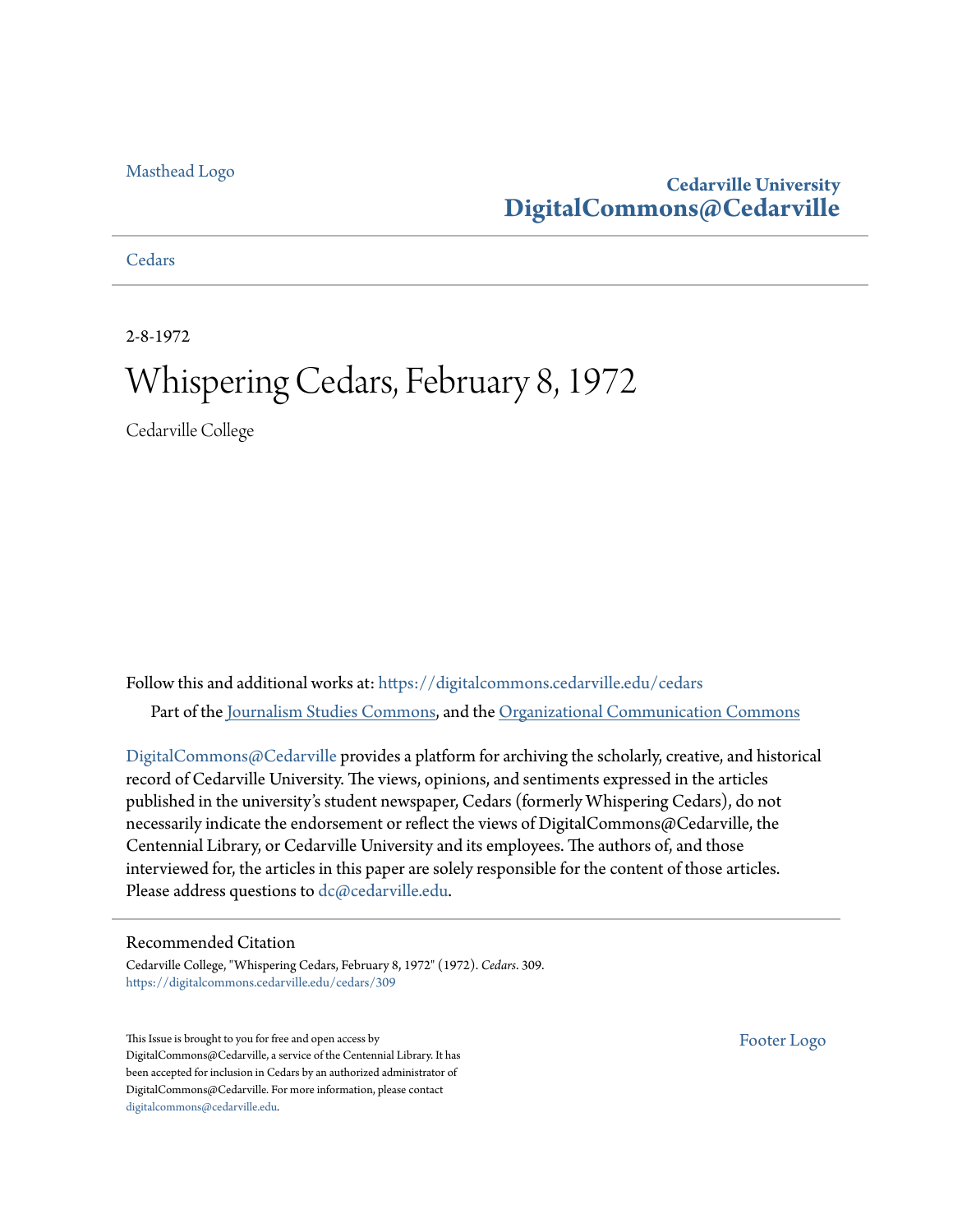# Ipha Chi Crowns

Junior education major Becky Williams was crowned Alpha Chi Sweetheart at halftime ceremonies tonight. She was one of four women selected as candidates for the honor. The

Christian men's organization selects their Sweetheart on the basis of an outgoing personality, distinctive Christian service and academic excellance. The three members of her court are juniors, Grace Pruden, Rosalie



Grace Pruden

The president of Gamma Chi, Grace Pruden is a psychology

Howard and Jan Spradlin.

and elementary e-ducation major. She is from Prudenville, Michigan. For the past two years she played the organ for a rest home in Jamestown. She is pres ently a Sunday School discussion leader. After graduation she would like to obtain her Master's

If being a personal Assistant in South Hall does not keep Becky busy, her Christian service, Swordbearers does. She also holds an active interest in sports. Under the Missionary Intership Service program she spent last summer at radio station HCJB, in Quito, Ecuador. Her goal is to be an ambassador for Christ. Upon graduation, Becky plans to teach an d possibly return to Equador as <sup>a</sup> missionary.

rtist Lecture Series Presents Author

estimated 8,000,000 people trying the system.<br>Besides Aerobics, Dr. Cooper

has several other publications, a few which include The New Aerobics and Aerobics for Women which is scheduled for release in March 1972.

in psychology. education major from Oberlin, Ohio, is active in the Gospel Echoes Trio and c amp us evangelism. She is also Parliamentarian for Gamma Chi. She enjoys sewing, singing and working with children. She would like



Rosalie Howard



to teach third grade in a public school and later receive her Master's degree.

The third member of Becky's court is Jan Spradlin from Wheaton, Maryland. She teaches Junior Church at First Reformed in Xenia. A Business Administration major, she enjoys sewing and is a member of Gamma Chi. She desires to be a successful Christian in the home, church and community.

As Alpha Chi Sweetheart Becky will be involved in many of their activities, such as retreats and banquets.

Sweetheart Becky Williams





Washington - President Nixon has signed into law a measure that limits the amount of money which can be spent on political campaigns, including those for Congress and the White House. It is the first major campaign spending reform in about fifty years.

Dr. Kenneth Hardy Cooper, author of Aerobics, and director of the Cooper Clinic and Research Foundation will be ap pearing on the Cedarville College campus on February 18, 1972 as special speaker for the Artist-Lecture Series.

#### Belfast, Northern Ireland - Following a large but peaceful march Sunday in. which both marchers and British troops avoided a confrontation, Northern Ireland's militant Catholics made plans for another demonstration that they claim will paralyze the province. The Civil Rights Association proclaimed D-Day (D for disruption) on Wednesday, six months to the day

*"For the Word of God and* the *Testimony of* Jesus *Christ"*  ;I

Washington - Senator McGovern steps up his Vietnam disengagement calls. He says the US should withdraw all aid to South Vietnam and its backing of the Thieu Government by May 1. McGovern's remark comes just hours after top White House aide H. R. Haldetan told a broadcast interviewer on the Today Show that critics of the President's withdrawal program are in his words "consciously aiding and abetting the Communists.''

Washington - Lewellyn E. Thompson, a career ambassador who served in Communist Russia longer than any other American diplomat, is dead at 67 of cancer.

Dr. Cooper has developed an exercise system which he calls 'aerobics". He feels that the amount of work muscles do can be measured by the amount of oxygen they consume. The supis promoted through vigorous exercises performed at least four or five days a week.

> Paris - Hanoi's chief negotiator at the Paris peace talks says the United States was offered a straight prisoners-for pullout swap last year but refused. Minister Xuan Thuy added however, that such an exchange can no longer be discussed without linking it to the future of South Vietnamese President Nguyen Van Thieu.

Upon entering the Air Force in 1960, Dr. Cooper continued his research using thousands of airmen for his experiments. A twelve-minute run was<br>developed as the basic test for fitness. The greater the distance covered, the greater the individual's fitness. The goal was <sup>1</sup>3/4 miles and over, constituting oxygen consumption of four quarts per minute. Since then, he has become convinced that only one American in five can be considered truly fit.

He decided the remedy was sustained muscular work to produce a "training effect". In the various areas of his exercise program exceptions are made for women and elderly people. Dr. Cooper is now retired from the Air Force and is working in his  $8\frac{1}{2}$  acre Research Foundation in Dallas, Texas. He is practicing what he calls "preventive medicine". Worried by the statistics of heart artery disease and prmature deaths in the U.S., many people have taken a rapid interest in aerobics.

The program is being adopted in numerous YMCA and YWCA centers. There is now an

| Inside Line          |        |  |  |  |
|----------------------|--------|--|--|--|
| Chaplain's Corner    |        |  |  |  |
|                      | page 2 |  |  |  |
| <b>April Jenkins</b> | page 4 |  |  |  |
| Cartoonists          | page 4 |  |  |  |
| Fusco                | page 5 |  |  |  |
| Sports               | page 6 |  |  |  |

Vol. 40, No. 5

#### Cedarville, Ohio February 8, 1972

#### *ews World Wrap-Up*  UPI

\* \* \*

since the Protestant government began interning suspected members of the Irish Republican Army without trial.

 $\rightarrow$ 

\* \* \*

\* \* \*

### New *Interdisciplinary Study Expands Program*

In the book Six Crises by President Richard M. Nixon, the President talks about the essence of learning as much as possible in the college years. He says, "The college years when the mind is quicker, more recep-<br>tive, and more retentive than it will ever be again, can best be used to develop the whole man rather than the specialist....But the capacity to grow will be determined by the breadth and the depth of the intellectual base which is acquired during the college years."

This quote well sums up the purpose of the new interdisciplinary studies major to be offered initially this spring at Cedarville. The major will center around core courses which will utilize team teaching. This team teaching concept necessitated a steering board composed of various members of the faculty from several different areas. The steering board consists of Mr. Harmon Bergen. English; Mr. James Grier, Philosophy; Mr. David L. Matson, Music; Dr. Allen Monroe. Social Science; and Dr. J. Murray Murdoch, History. Dr. Murdoch is also the program coordinator. The predominant stress of the courses in the IDS major is to give instructors from several different areas the opportunitv to interact on a given subiect. The student will also be able to see the instructors defend their Christian world view and to draw together the Cristian college community and show its value. The new maior will be especially beneficial for those planning to continue their education at a graduate or profes-sional school such as law school or seminary. Others who would find the major helpful would be those who desire as broad an educational base as possible at the undergraduate level.

The major consists of ninety hours of courses in the IDS major. An area of concentration withing the major is required and can be chosen from Bible Studies, General Humanities,<br>History, Literature, Philosophy and Religion, Political Science, Psychology and Sociology. Thirty hours of courses are required from one of these areas of concentration.

The new courses of the major will all be team taught with different members of the IDS committee serving as coordinators. The courses will include American Minorities coordinated by Dr. Murdoch; Man and Re-<br>liable Knowledge coordinated by Mr. Grier; and Man and His<br>Environment coordinated by Dr. Environment coordinated by Dr. Monroe. There will also be and Interdisciplinary Studies Seminar conducted by the IDS committee. In addition to these new courses, General Psychology, Introduction to Philosophy, Religion and Culture, World Literature Logic and Social Psychology are reand Social Psychology are required as well. The first course of the IDS major will be offered this spring. The course is American Minorities and will be team taught by Dr. Ager, Dr. Murdoch, Dr. Scott and Mr. Phipps. The IDS committee had considered the idea of the new major for some time before actually being able to launch it as they will be doing next quarter. The idea of the major was met with enthusiasm on the behalf of the examiners from North Central as well.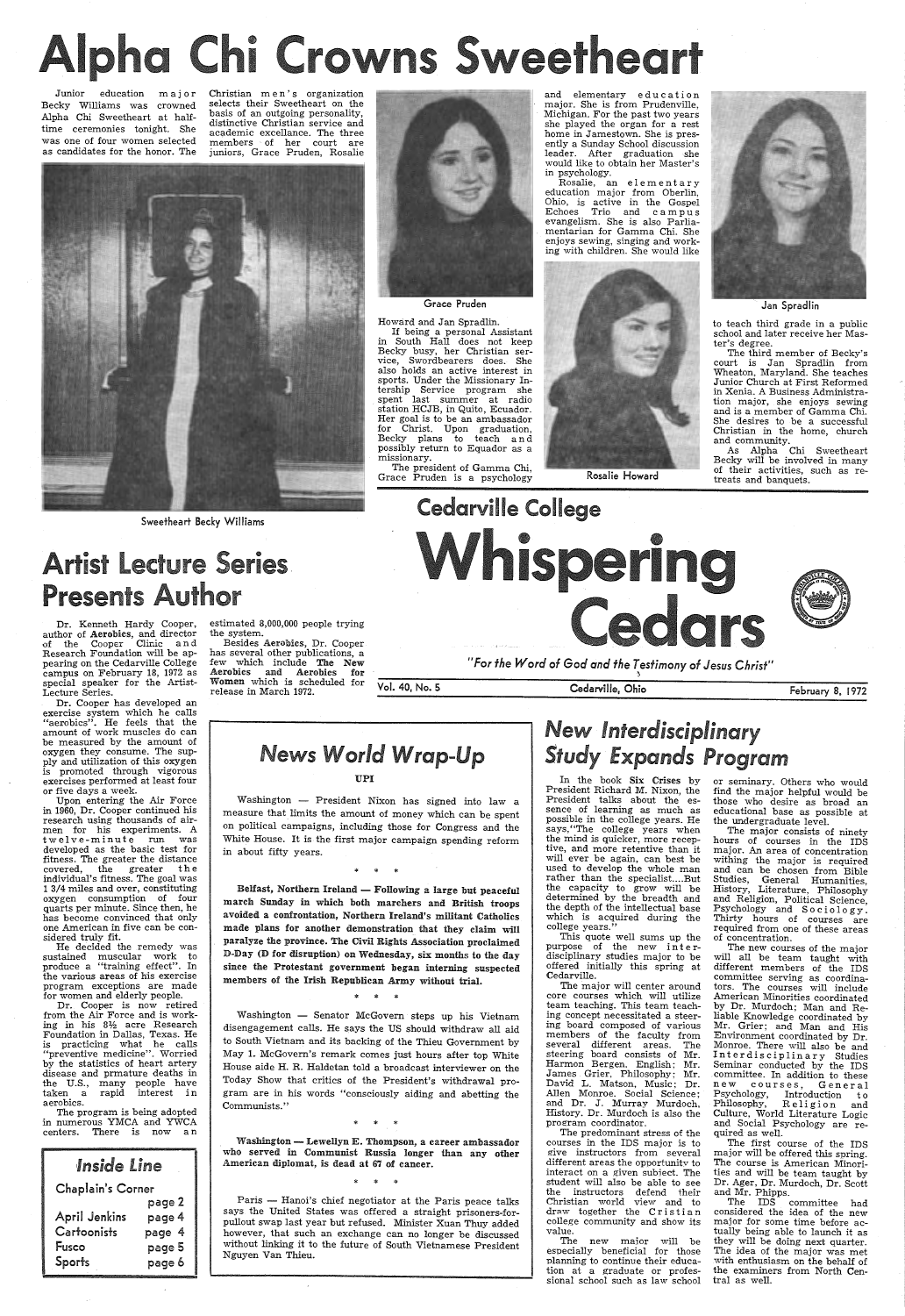#### FROM THE EDITOR'S DESK

### *Study Rooms a Necessity*

Very often, due to several conflicting factors, students are forced to retreat to their dormitory rooms for study. For this reason, the necessity for dorm study rooms presents itself.

Two significant illustrations support this proposal. Primarily, the college library hours are involved. The library closes at 10 :30 throughout the week, 9 :00 on Saturday and is closed on Sunday. For the active student, study periods at regular hours are impossible and later evening hours are required for study. He needs a significant place to go. Secondly, for those students forced to work late in their dorm, hall and roommate distractions interfere in their work.

Familiar with the residential situations on campus and with the amount of wasted space used as luggage or laundry facilities, it is possible to acquire such rooms.

Although, according to Romans 3:10, "There is none righteous, no, not one," we should be striving to do the very best we can for Christ. Each of us, through the guidance of the Holy Spirit, personal prayer, and private Bible study, should search our own lives and make them what Christ would have them be.

Having been proposed incorrectly at student council, the project remains untouched. The number of hours spent in dorm study are immeasurable, therefore this project should be pursued by a steering committee of student council.

### Letters to the Editor

I Corinthians 10:31 states: "Whether therefore ye eat, or drink, or whatsoever ye do, do all to the glory of God." This passage exhorts us to honor God in everything we do. My question for you is, "Does everything that you do in a day's time honor our Lord and Saviour?"

There are many of us here on this campus who are praying for a revival. Now this word is rather repugnant to many, because Cedarville is <sup>a</sup> "Christian" campus. But we are not as Christian as we could be.

In one of the dorms, students have letters of Official Warning displayed on the doors for not attending church and/or chapel (many of these are the "leaders" on campus). One student places a shoe near his door on Sunday morning, and if no ones checks to see if he is in bed, he falsifies his Christian Service report on Monday. Another student told a group of us (when were meeting for prayer) that he "was as spiritual as he wanted to get." Are you as Spritual as you want to be? Or could you do more for the Lord who did so much for you?

We beseech you as a student and as a Christian on this campus that you would pray that

### CHAPLAIN'S CORNER "Count It All Joy"

the Holy Spirit would speak to each and every heart here as He has to many already. It must be an individual matter. We can not do it for you. Search your own heart!

And if you are concerned for this campus, we are having prayer meetings to pray for Cedarville College twice a week. We invite you to join us. Also, have your own private times of prayer with one or two close friends. We will be praying, will you?

> Mel Lonetto Harvey Howdyshell Nick Park ;Jonathon Conture John Jeffords Tim Barker Jeff Gallagher Michael Wilkinson Clay Albertson Mark Fehrman Brad Cronbaugh Brian Cronbaugh Richard Muntis Jacob Tipton Greg Smith Steve Smith Joe Brooks Pete Lillback Rick Gerver Terry Daniel Bard Otto Don Eggleston Eric Cuenin Don McKanna

James, Chapter One affords probably one of the best victory passages when one is down feeling sorry for himself. James says that the testing of one's faith is real and our own experience in the Christian everyday life is proof of that. Look at Verses two and three: "My brethren, count it all joy when ye fall into various trials, knowing this, that the testing of your faith worketh patience."

#### Something for Everyone

"If you find a mistake in this paper, please consider that it is there for a purpose. We publish something for everyone, including those who are always looking for mistakes."

| News Editor  Marci Johnston                         |  |
|-----------------------------------------------------|--|
|                                                     |  |
|                                                     |  |
| Sports Editor  Glen Kemery                          |  |
| Women's Sports Editor  Elaine Kalnbach              |  |
| Photography  Roy Kern, Glen Huebner, Marcea, Bearss |  |
|                                                     |  |
| Advertising Manager  Linda Sullivan                 |  |
| Business Manager  Jackie Cline                      |  |
|                                                     |  |
| Advisor  Dr. Clifford Johnson                       |  |

Some try to define it. Some try to endure it. Some try to live it. Jesus came to give it.

Reporters: Linda Lithgow, Becky Kemble, Carol Johnson, Ted Gifford, Pam Kendrich, Georgeanna Axiotis, Dennis Twigg, Merla Hammack, Debbie lmbro, Vicki Wilson, Elaine Walls, Rex Rogers, John Bratcher, Jo Ann Brown, Jim Rosa, Debbie Banks, Chuck Dolph, Pam Stallard.

Whispering Ceders is published bi-weekly by the students of Cedarville Col-<br>lege. The opinions expressed herein are those of the writers and do not<br>necessarily reflect the attitudes or opinions of the faculty or administra

#### By Terry Clapp

The hardest thing for me to do in my Christian life is to count it all joy when problems mount up like cliffs, trials overwhelm me, and pressures exert their strength upon me. It is pretty easy to take one's eyes off Christ and His work at the Cross when the going gets tough and the water gets thicker. Do you ever have these problems? Have you ever experienced the thought behind the quip "I have been down so long that it seems up to me?" If you do, join the crowd, because everybody sometime, someplace, and in some manner, experiences the very same thing. The natural tendency because of our old nature is to start blaming God. We look for other sources of revenues instead of trusting our Lord and seeking His face, knowing all the time that outside of Him there is nothing at all. He is <sup>a</sup>compassionate God who is full of love for His children. Enough of thoughts. Let's look at some Scripture for truth and victory.

#### a goal, and is endurable. It works a patience that is pure, honest,<br>and steadfast, that remains and steadfast, that working in us the ability by

God's grace to count it all joy. Sounds like a sermon, doesn't it? Well, you know preachers. COUNT IT ALL JOY!

Why do we as Christians have tests and periods of extreme hardship whether it be outward or inward? The verse above answers that quite plainly: testing works patience in a 11 believers! Then James turns around and says count it all joy! He says do it, don't mess around! Remember, God never asks us to do anything that we cannot bear or anything that is impossible for us. (See I. Cor. 10:13)

But we must understand this one thing, Count it all joy! "Count" implies the idea to take lead or to be chief in some way or realm. In other words, by God's sufficient grace, we are to put this concept into the front of our minds, let it have the majority of our frontal lobe, let it rule with complete authority over our minds. Get rid of that

#### BOOK REVIEW'.

Proverbs 27:17: Iron sharpeneth iron; so a man sharpeneth the countenance of his friend.

garbage that so often clutters hands of the Lord makes our our minds and let this take the lead in our thinking.

All of a sudden as we walk the daily life, testings come and sometimes we don't even know what hits us. We have touched upon the experience of testing and we have found it bitter but now, count it joy. "When ye fall into..." tells us that trails can come anytime, anywhere and any shape or form and just think, we have the great Lord to help us. If we didn't have trials we would not on our own volition, call upon God and seek his face for relief. Just think, we would not even know about the sweetness of his perfect grace and the rest we find in his loving arms.

Since the trials and testings are many-colored and various in nature, somewhat like Joseph's coat, we find that in these trials and testings there is experience, and experience produces a learning, which in turn if treated properly and in a godly fashion, produces patience. Count it all joy! We even find that we are stronger in the Lord, and isn't that what the Christian life is all about?

Another blessing in disguise is that we may know that our testing is for the working of patience as indicated by verse 3. Understand that these trials and testings work patience and get this, it even produces it! Think about it next time you have problems, you can count on it that I am in the same boat. God even expects us to do this, so we should be able to realize when we are sinking in the ship and when the waves are raging over us.

Do you realize that your testing is for a proving of your faith? Like a furnace that is used for refining silver, all the scum is cooked to the top and then scraped away, leaving a core of pure metal. Such are our periods of trials  $-$  we go into the lifefurnace and are proved as to our manner of life, and then the impurities are scraped away and a hard core of pure unadulterated faith is left. Think about this, is it not true? A purifying and refining process all in the

#### life

### *Author Speaks* of *Experiences*

#### By Judy Johnson

Hey, Preach . . . You're Comin' Through! by D avid Wilkerson is different in one respect from some of the other books by the same author. His express purpose is that all who read his book will "get hit hard and deep — so deep you never get over it." And he hits hard. Wilkerson speaks of his personal experiences in the slums of New York and also of a gospel tour to Europe, where he was shocked by the immorality, corruption, and filth. His basic thesis is that this world is headed for either <sup>a</sup>spiritual revolution or destruction, because he said that things can not go on as they are. He told a group in Stockholm that if God didn't destroy Stockholm and New York for their wickedness, "he would have to bring the people of Sodom and Gomorrah back to life and apologize." He also attacks the modern cold religion of the liberals, using his own grandfather and father as contrasts. They were two men who in supporting the liberals, refused to have a dead church service.

Wilkerson knows that he and his work have been ridiculed because he claims to provide <sup>a</sup> cure for sins, even for the demon of drug addiction. But he gives examples of many who have come to Christ and found in this complex age that Christ is the Answer, even though that sounds

very simple.

He devotes several chapters

to discussing the current problems of drugs and illicit sex, giving examples again from his own work in New York. He challenges young people to give up their phoniness, some of which results from that of the older generation and their false fronts, and to learn to be honest, and to live normal lifes.

Towards the end of the book, Rev. Wilkerson has an interesting chapter he entitles "Learning to be Ordinary." In it he speaks of the need young people have for facing the fact that most of them will not turn the world upside down. They do not have to try to fight their way to the top, but only to live with their real needs. "A person's real needs are very simple. He must learn to live with himself, with other people, and with God." After discussing the first two points, he brings up three suggestions for getting along with God — talk to Him, trust His love for you, stop fretting and fussing. It is an excellent formula, just as the entire book is excellent.

faith. Praise God for trials and

periods of testing.

Since the object of trials is  $faith - a$  genuine kind, and the product is patience, how can we lose? It achieves an end, reaches

### *Club Clippings*

#### by Chris Rufener

Membership was renewed in Washington, D.C. for twenty-five members of the Music Educators National Conference, otherwise known as MENC. Mr. Dick Cherowith, who has played with the London Symphony and New York Philharmonic, spoke at their first meeting. He presented two French Horn concertos and a contemporary selection. They attended the Ohio State Music Convention held February 4-6. Future plans include a tour of the instrumental factories in Elkart, Indiana as well as several concerts.

#### Sponsors Show

Kappa Delta Chi will sponsor a gymnastics show during halftime of the basketball game February 26. Membership has been limited to twenty-five active members, with membership open to sophomore, junior, and senior women. The girls are presently preparing for their Vespers service to be held March 5.

#### Contest Announced

The annual Missionary Conference, sponsored by Fellowship for World Missions will be held April 3-7, 1972.

The theme chorus each year has been selected from original compositions submitted by members of the student body.

The Chorus Contest is open to all students and the theme this year is based upon II Corinthians 4:3: "But if our gospel be hid.. "

Entries must be given or sent to Andy Amos no later than March 24, 1972.

Fifteen dollars will be given to the composer of the chorus chosen to be the theme song of the Missionary Conference.

### New Organization

A new organization on Cedarville's campus this year is 'EMM (physical educa majors and minors). PEMM Club is composed of nearly eighty students in the field of physical education. As a newly organized club, PEMM'S major emphasis this year is promoting interest in the club and making the club known throughout the campus. Besides holding m o nth I y meetings, PEMM has done things such as sell sports pins at home basketball games and show basketball films. Future plans for the club include a leadership conference, designing club shirts of jackets. and possible having a basketball marathon. PEMM Club should be of special interest to all those students whose p r of e s s i o n al interest lies in physical educa-tion. PEMM Club is affiliated with the American Association of Health, Physical Education, and Recreation.

### Cedarville College **Whispering Cedars**

*Whispering Cedari* .

Page 2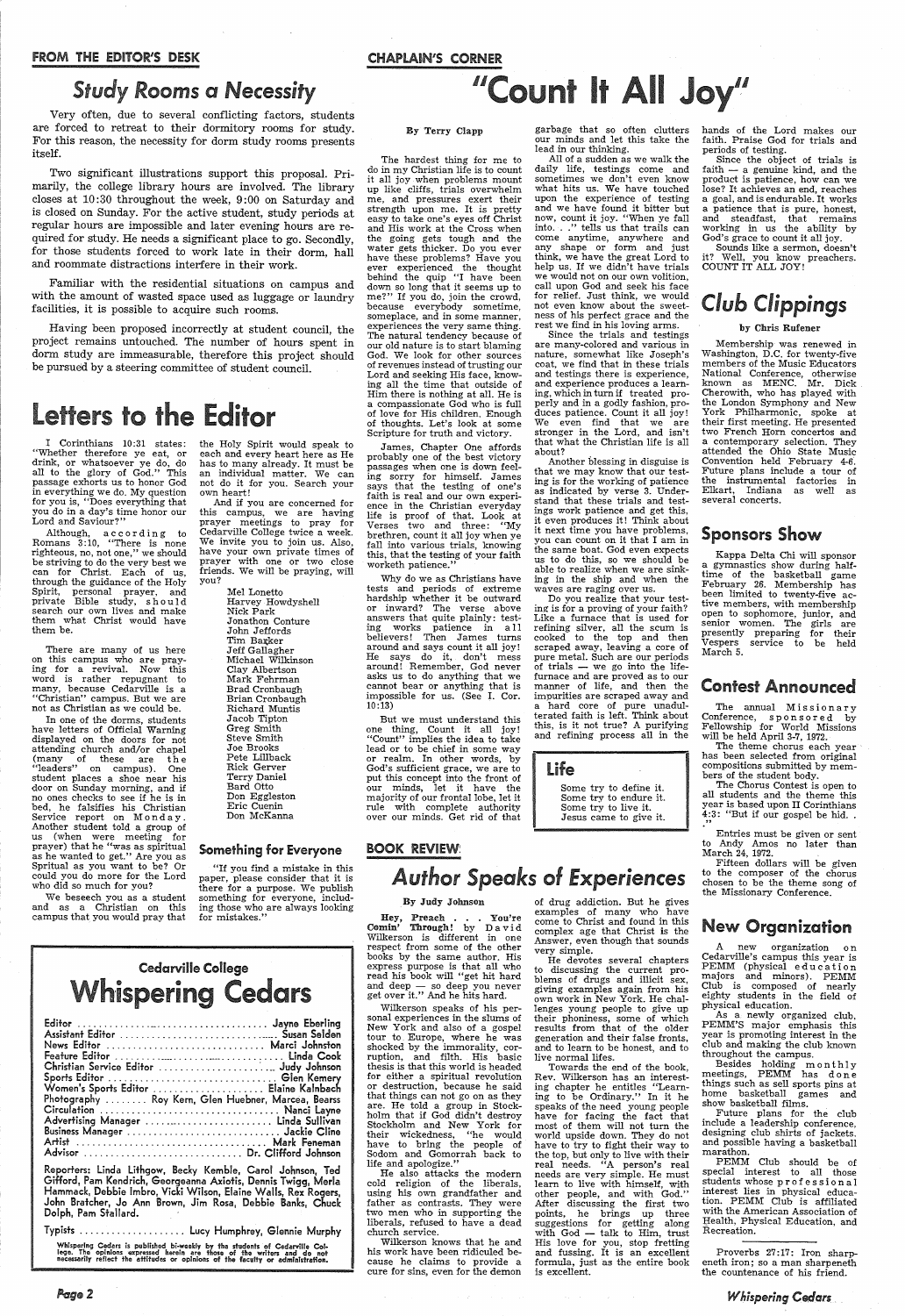### *Education Department Initiates* Tutoring *Service*

"There is a general apathy<br>across campus for students helpacross campus for a tutoring program will help cut in on this apathy." For this reason, stated by Mr. Brad Moore, professor in the Education department, th e Foundations of Education class has initiated a tutoring service available this quarter to any Cedarville student wishing<br>guidance with a difficult course.<br>Working through Dean Loper

and the resident advisors, the 51 students have turned in cards to Mr. Moore, telling in which classes each student is available to tutor. Attempting to alleviate the number of students on academic probation, the pupils in<br>Mr. Moore's class will be helping and sharing knowledge on a oneto-one basis. By sharing on this basis both students will benefit; the tutor will be applying teach-<br>ing skills to his own peers, and

standing of the course he is taking.

This first college-student ap proach to aid other students has two advantages, as explained by Dean Loper. First, through the tutoring session, the two students will be communicating about one specific subject, and secondly, the tutor will be helping the trainee overcome frustrations caused by academic difficulties.

ing skills to his own peers, and applying Biblical principals ing skills to his own peers, and to the Christian life was the thrust of the 'Seminar in Basic Youth Conflicts' attended by Dr. Stanley Ballard of the Cedarville

Should anyone desire academic aid, please contact Mr. dent advisor, or the Education Office who will contact a student willing to be a tutor.

### Professor Attends Gothard Seminar



ALPHA CHI RESCUE SQUAD expands as activities grow winter quarter.

## Ipha Chi Squad Gains Members and Linder and Under- Touth Conflicts' attended by Dr.

The Cedarville College<br>Rescue Squad of 1971-72 has<br>bounced back into full swing with more action than ever before. The Rescue Squad origi nated in 1965 and has steadily grown and improved in 1968, it was recognized by the National Red Cross. It now is <sup>a</sup>very inte gral part of the Green County<br>Red Cross Chapter.

The chief, Ron Wita, has his hands full with six new men this year. Three of the men were accepted in the fall and three were just recently voted in this quarter. There are five men that have come back from last year,<br>all seniors, who make up the rest of the eleven-man squad. Ron

This quarter, members of<br>Literati will be going to plays Literati will be going to plays produced on nearby college campuses. Among the plays<br>members of Literati will be<br>travelling to are: A Streetcar Named Desire by Tennessee

Wita, majoring in business administration and psychology, was elected last spring for his Curtis, also a senior, is this year's assistant chief. He is also the first aid instructor for the new men. Senior John Pereira, majoring in pre-seminary, is the<br>P.A. for West Hall. A chemistry major John Pruden, is the Van Chairman. His duties involve faking care of the new Ford van <sup>g</sup>iven to the group by the Red Cross last year. It is equipped with emergency and relief facilities for almost any disaster. David Nelson, a senior majoring in math, takes care of the entertainment and the publicity angle.

### *Literati Plans* Winter *Field Trips*

The student directors, Carol<br>Ann Webber and Tim Hague, will help with the program which includes both sacred and classical works. "Praise God from "Oh? God Our Help In Ages Past" and several spiritual numbers will be performed in the first half of the program. Concert music involves works from such composers as Sousa, Handel, and Schuman.



Williams, Ah Wilderness by Eugene O'Neill, and The Caucasian Chalk Circle by Brecht.

·A Streetcar Named Desire tells the story of a young, panicky wife reliving in memory her young husband's suicide. Williams' play will be staged at Wilmington, February 17, at 8:30.

Ah Wilderness! will b e produced at Wright State University, March 3. The performance will begin at 8:30<br>sharp in the new Liberty Hall .Theatre. Ah Wilderness! is a comedy of family-life in a small Conneticut town at the turn of the century, telling the story of rebellious adolescence a n d tremulous young love.

> **Bon Aire** MOTE l Dayton-Xenia Expressway Box 277 Xenia, Ohio 45385

Epic theatre will appear on Antioch College's stage with the production of The Caucasian Chalk Circle by Brecht sometime in March.

Anyone interested in going to the plays is urged to contact Mr. Spencer for additional information.

## Your *Savings* Earn *the Highest* Rate *at* Home Federal *Saving Starts at* Home HOME FEDERAL SAVING AND LOAN ASSOCIATION 36 North Detroit St. Xenia, Ohio

*Whispering Cedars* 

Mr. North, who resides in Cincinnati, has served for 5 years in French West Africa initiating and agricultural co operation in Nigeria. He has arranged for literacy centers in his assigned region, t eaching<br>farmers reading and writing of<br>the Haoussa language,<br>Arithmetic, health instructions and agriculture and forestation principles. He will be on Cedarville's campus the afternoon of Feb. 24. Anticipating meeting with interested students, Mr. North mentioned that further information can be obtained by writing: Peace Corps, USPO & Courthouse Bldg., Room 903-B, Cincinnati, Ohio 45202. FOR All TYPES OF SPORTING GOODS See  $\ldots$ *Famous Sporting* Goods 64 E. Main St., Xenia, 0. 372-4071 or 372-3461

The new members this year were each selected and voted on in the beginning of the Fall and Winter quarters. Steve Glazier, <sup>a</sup> senior majoring in history, was appointed as Ambulance Chairman. He is in charge of the 1961 chased by the school in the Fall.<br>It has recently been painted and It has recently been\_ painted and lettered and is ready for any need. It has very appropriate dubbed "elephant" by some. This Fall alone over 1200 miles were put on the ambulance from squad calls Senior Dave Emmott, a physical education major, is the dorm treasurer. Jeff Wolfe, a sophomore major- ing in history is the historian while Wayne Harley, a freshman majoring in pre-medicine, is the assistant van chairman. Ron Rufener, a freshman with <sup>a</sup> social science major, is the garage chairman and John Pearson, also a freshman majoring in broadcasting, is in charge of maintaining the grounds. The theme song of the AX Rescue

### Band Travels To New York

Having <sup>a</sup>new sound, the Cedarville College band has scheduled their annual tour from February 15 and 20, traveling to the Western New York area.

The band, under the direction of Mr. Ralph Werner, Jr. consists of forty-six members. According to band member, Nancy Talmon, this year each member has been exclusively outfitted. The men will wear black trousers with lavender shirts. The women will be dressed in long skirts of dark purple and light lavender blouses.

*<sup>11</sup>Huck* Finn/' *Ed Blakslee, Explores Brazilian Inlands* 

#### By Bob Mahl

Squad - what else, but, "Squad will take care of you!"

Cruising down the Amazon as <sup>a</sup>missionary to the ''boon docks" of Brazil has been the "uneventful" life of a modern day Huck Finn, Ed Blakslee, <sup>a</sup> 19-year-old fr e sh <sup>m</sup>an and chemistry major at Cedarville. family of seven and has lived in<br>South America for 10 years, spending four of those years in river boat work.

 River work. is nothing new for the Blakslee family or for the other Brazilian missionaries. "With modern machinery and engineering, it becomes an eficient way of spreading pel," states Ed. Ed serves in the capacity of mechanic, pilot and occasional



deck scubber on his family's floating home. Usually Ed and his family's voyages down the river last from three days to one month

During this time much can happen. Besides working on the boat there are correspondence lessons to learn and Bible lessons to teach. However, there are occassional spare moments. These are the times when Ed and his father go hunting not for rabbits, but for tigers and jaguars called "onca." Although they have never killed one they do enjoy killing pests such as <sup>18</sup> in. tall dog-like rodents.

Like most people Ed has

hobbies which consist of stamp collecting and fishing. "When collecting and fishing. "When<br>one goes fishing in Brazil there is rarely a dull moment:" comments Ed. "If it isn't alligators, it is 25 ft. water snakes."

 When comparing the United States to South America, Ed said that the people are friendlier in Brazil. He also said that the school work is much harder by correspondence or in missionary schools than it is in the U.S. As far as his future, Ed is unsure. "I just keep trusting the Lord." His dreams are to someday return to Brazil and to live as the natives of the country. "Brazil is so quiet and peaceful," said Ed, "a place to really think."

Held in late November, the Chicago Seminar was based on ing principals of life set forth in Scripture and that there is <sup>a</sup> clear relationship between violations of these principals and the conflicts which both youth and adults are facing today.

Eleven different topics were discussed including, "How to Overcome Feelings of Inferiority," "How to Discover Purpose in Life," and "How to Resolve Moral Conflicts."

Conflict seminars are held in 12 cities throughout the country<br>such as San Francisco, Washington D.C., and St. Louis, but are based in La Grange, Illinois. Although the only advertising is done by alumni, an average of 2,500 to 3,000 people attend the Seminar.

 Bill Gothard M.A., Coordinator and speaker, first taught this seminar as a college and graduate course in 1965, as a result of fifteen years youth work.

#### ACTION Rep. To Recruit On Campus

On February 24, Stephen P. North, a representative of the Peace Corps and Vista, will be visiting Cedarville College. His purpose is to get college student acquainted with these institutions and to talk to those who may be interested in becoming a working part of them. He is especially interested in teachers in Sociology, P s y ch o lo g y , French and Spanish. He is also looking for social workers and mentioned that those students who have had a background in farming are especially welcome.

*Page 3*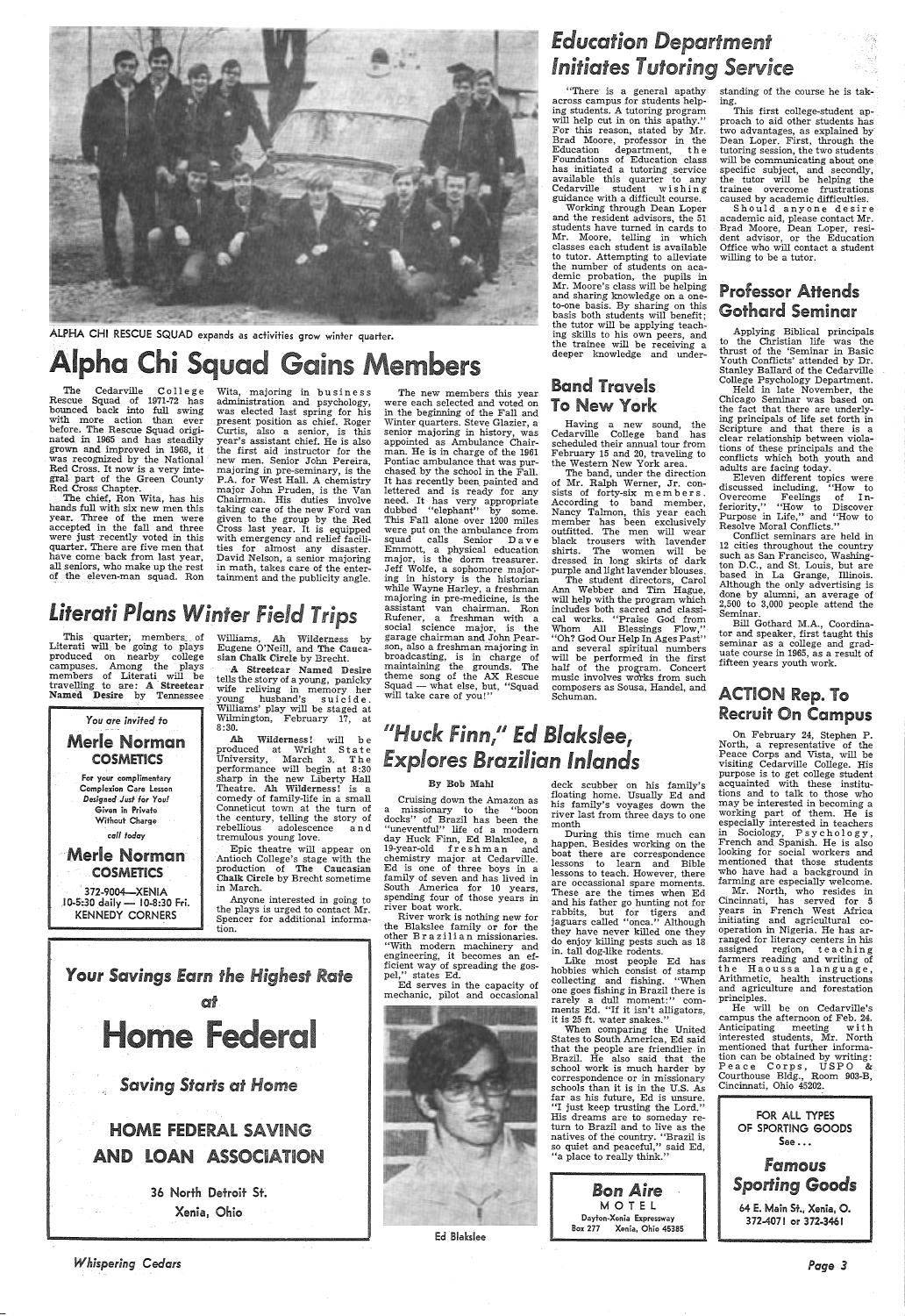

ROD ROBINSON (left) and JEFF LEWIS (right) fuse their artistic talents, resulting in fantasia.

### Duo *olds* Cartoon *Characters*

#### By Linda Cook

When two people like Rod Robison and Jeff Lewis,<br>cartoonists for Whispering Cedars, get their heads together<br>and combine their artistic talents, the results are apt to be fantastic. Such is the success of Rod and Jeff in the fusing of their creative talerits. They have had great results in their working together for the past two months and each individual's work seems to compliment the other when they work together.<br>Both Rod and Jeff are very extistically talented with the<br>knack of some distinct individual characteristics, and when each contributes what he can do best, their work is the outcome of nothing less than an unique quality intrinsically all their own.

the extensive art program at Cornell University which is in the vincinity. He is an artist and<br>is not restricted to cartooning. Jeff developed his artistic interest about five years ago. He was active in art programs in high school like was Rod. Upon<br>entering a piece of work once in a National Scholastic contest, he received a certificate for it. Another entry won him second <sup>p</sup>lace in a local art display. Jeff also worked as the cartoonist for his high school newspaper.

Last week a new face appeared on Cedarville's campus. He is Matt, a pilot dog owned by April Jenkins. Matt is one of the many guide dogs trained by Pilot Dogs, Inc. of Columbus, Ohio.

If you need art work done or happen to notice some interesting posters around campus or the cartoons in the Whispering Cedars you are sure to run into Rod and Jeff somewhere along the line. Basically, right now they are kept very busy working as cartoonist for Whispering Cedars, fulfilling requests for posters, then also advertising posters for groups such as sword bearers and Campus Evangelism. When Rod work on cartooning. Rod lays out the basic plan for the cartoon, then Jeff shadows it in and aids in any other way he can. Working together in this way they are able to come out with good results. So the next time you see or need to have some art work done you will have some idea of how Rod and Jeff work.

### **Guide Dog Expands Opportunities**

graduate is April Jenkins, a sophomore transfer from Wright State. Since April came to know the Lord, she has had a burden to share Christ with others. Matt will now aid her as she participate in campus evangelism.

#### By Chris Rufener

Like a new student, Matt is unsure now of his new surroundings. Having been raised with <sup>a</sup> family, as are all dogs accepted by the school, he has had his share of attention, but here he could easily receive an overabundance. For his sake, it is necessary that each student remember that Matt is not simply a dog. He is also April's pilot.



Pilot Dogs, Inc. opened in 1950, operating entirely on dona-<br>tions. Dogs such as German Dogs such as German Shepherds, Boxers, and Labrador Retrievers are trained for three to four months. They are then given a master who works with them for another month, making trips through Columbus, encountering the escalator and revolving door. The school has had over 1100 graduates since its



APRIL LEARNS to walk with Matt on busy Columbus, Ohio street.

"Getting it all together" as a musical group here on campus is Stillwater. The group was formed last quarter and is composed of Harry Phillips, Becky Jackson, Ray Warwick and Dan Steere.

#### Trustees Make Tuition Decision

At their January meeting the Cedarville College Trustees voted not to increase total student cost for the 1972-73 school year.

The board felt that students were loaded enough with financial concerns, so this decision was made primarily for student benefit.

#### food for Thought

A genius has invented a computer that can be programmed to talk just like a human being. But the machine can't think for itself.

What's so new about that? Millions of humans can talk without being programmed. They don't think either! April received her dog, a gift from the Springfield Lions Club, in January. She was trained in grooming Matt as well as walking with him. Being warned by the instructor that the dogs may get sick, April wondered how she would know. She did not have to

wonder for long, however, for the first Saturday night Matt was sick. Finally, after four weeks, April and Matt were ready for Cedarville.

APRIL AND MATT take a rest from the day's tedious training.

Rod started drawing when he was in the 5th grade. His natural aim was that of a cartoonist which simply developed over the years. He took private lessons, his instructor he entered a piece<br>of work in an art display. Much of his time in high school was centered around his talent and attraction to art, but this attraction was mainly that to cartooning than any other form of art. A native of Kokomo, Indiana, he turned in one piece of work to the Indianapolis Star about two years ago but was turned down. But he did not give up. He simply continued his aim to ward cartooning.

### *Stillwater Shares Gospel in* Song

Jeff is from Ithaca, New York and could not help mentioning

Cedarville

Hardware

*Page 4* 

The formation of the group came about when the members saw the need, among the Chris- tian young people of today, to

of several appearances so far. Their appearances have consisted of: Calvary Baptist in Springfield, Hope Baptist in Columbus, a sing along which appeared here on campus a few weeks ago, and also participation in the Q&A house in Spring-<br>field sponsored by C amp us Evangelism.

### beginning.<br>A new



Numbers 1-75 now leaving for Canada



*Whispering Cedars*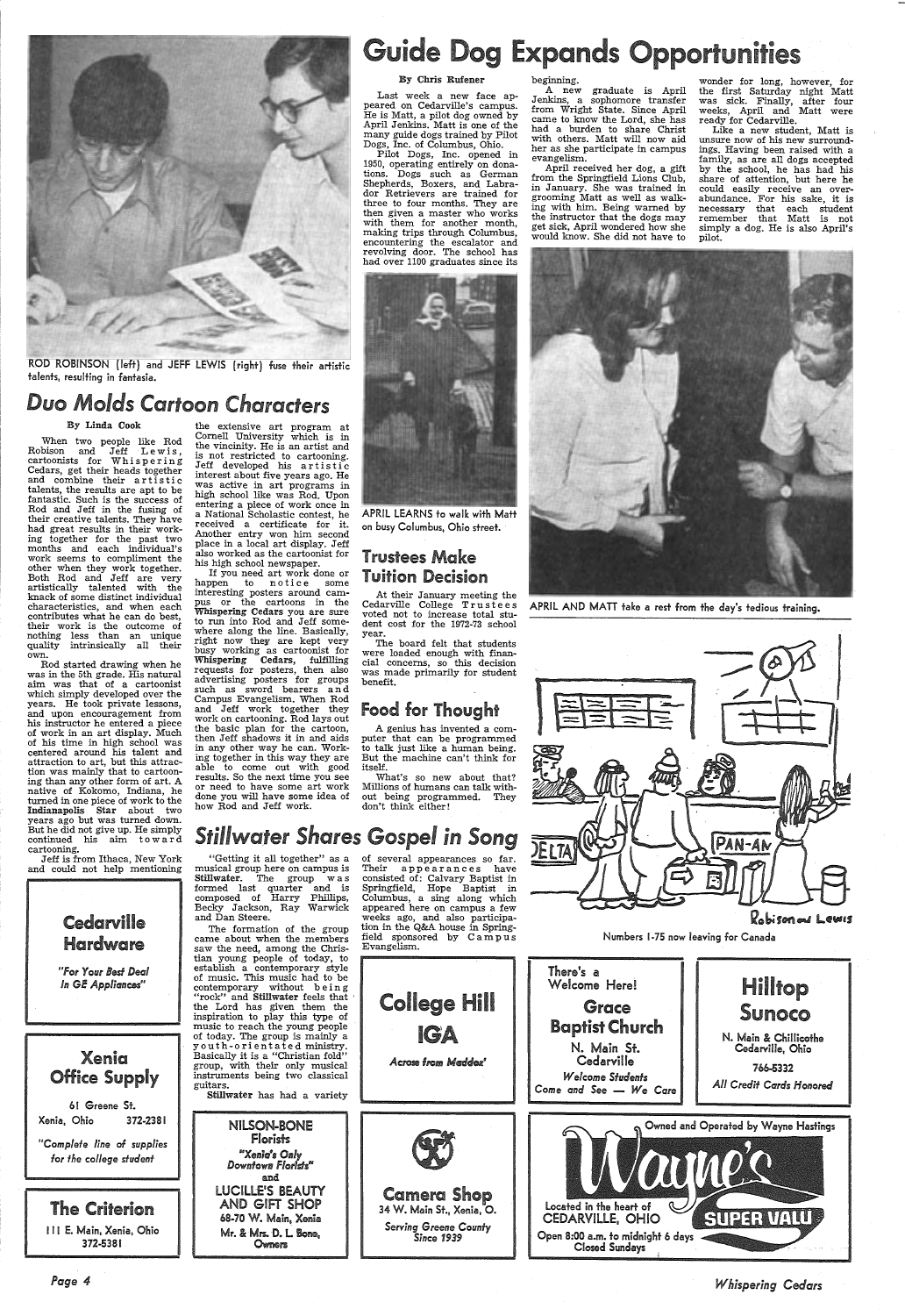## Chapel Speakers **Challenge College**

#### Need in Italy

#### By Dennis Twigg

Considering the challenge of the mission fields, in Africa, South America or Asia eventually prompts the question of how to fill the positions of trained personnel for the mission field. It is this reason that makes them the greatest mission field.



Rev. Fusco

Yes, for Baptist mid-missions home missionary, Rev. Fusco, Christian schools are his field and he enjoys· the work of challenging youth for mission fields. Rev. Fusco travels to eleven schools reaching over 10,- 000 students annually. Along with traveling, he is in charge of <sup>a</sup> radio program currently under going planning.

When asked about his past as <sup>a</sup> missionary to Italy, Rev Fusco related about being arrested for holding street meetings! He said that he tried to obey the laws but somehow managed to get arrested anyway. His type of day was similar to that of a pastor here in America. Rev. Fusco had Sunday services, prayer meetings and held Bible studies.

Along with the indifference to spiritual things, they have <sup>a</sup> false sense of security in the Catholic religion. The Pope has told them this is the religion that Christ started and, not knowing differently, they accept this. Most will attend church maybe twice a year, Christmas and Easter. The greatest item going for the missionary in Italy is the eagerness of the Italians to read. They will even turn around to pick up a tract or grab for <sup>a</sup> tract. True, they may tear up the tract after reading it, but at least they've read it. Also, unsaved will hold Bible studies in their homes. This is another way of reaching the lost of Italy. If nine people turn out for meetings in America o n e asks, "What's wrong?" In Italy, if nine turn out, the Missionaries praise the Lord and continue to witness. When asked about preparing for the field and what would help the missionary, Rev. Fusco replied-prayer. Of course, knowing the Bible and teaching skills would help, but prayer most.

The Italian missionary feels his greatest outreach was that of the "Hall." This was a room that had a door opening to the street which he used for preparing messages. Since the Italians are conscious of others watching, the "Hall" gave them a chance to stop in and talk freely. He also used tracts, and vistation in order to get the people to come to church.

Some of the problems faced by Rev. Fusco included the fact that Italy is influenced a great deal by the Roman Catholic Church. Also, the fact that Italy has the strongest communist party outside the Iron Curtain. The communists receive 25% of all votes in Italy.

The Europeans have no sense of "lostness." They don't believe they're bad enough to go to Hell. Materialism is another strong factor. The government, in an attempt to help industrialize, have the people receive more and want more. They leave religion last in their attempts to ge<sup>t</sup> more.

Dr. Ketcham's predicament should be explained. His eyesight was steadily declining and his wife was critically ill. He also had two young daughters for which to care, However, he chose to follow his Lord and calmly answered the chairman, "Sir, if I am to buy a Baptist pulpit for seventeen thousand<br>dollars through the nose of my church, your price is too high. I can get a soap box for a dime.'

SMP COMMITTEE MEMBERS anticipate successful book drive. Members (left to right) are: Eric Cuenin, Bill Tobias, Sue Moore, chairman Terry Clapp, Doug Schroeder, Sue Scott, and Pete Lillback.

*~hi~pering Cedars* 

#### Organizes G.A.R.B.C.

#### By Marcia Johnston

Editor's note : For a full biography of Dr. Ketcham see Baptist Bulletin, March 1966.

 For 60 years, thousands have been inspired by the dedication, obedience and deep love of Dr. Robert T. Ketcham, who founded the General Association of Regular Baptist Churches for his Saviour.

Dr. Ketcham's salvation led him to begin a thorough study of the scriptures but his failing eyesight prevented any type of formal training. His Professor<br>was the Lord Jesus Christ. He has received honorary<br>doctorates from Bob Jones<br>University and Los Angeles Baptist Theological Semiary. He has read over twenty-five hundred books and pamphlets and through him God has authored 262,100 books and 1,447,075 pamphlets.

> Paul Berry is coaching the squad this year, replacing Dr. Callan, and has planned a few changes, including an 8-game tour of the South during spring break, new uniforms, and the formation of a junior varsity baseball team.



Dr. Ketcham

Since the beginning of his ministry, Dr. Ketcham has been convicted about mo de r n i s m entering the Northern Baptist Convention. In 1919, when his church in Butler, Pennsylvania was assessed \$17,000 by the Convention to be used toward the furtherance of the modernistic movement, he began a thorough investigation of the situation at once. The condemning facts were put into a pamphlet. A committee representing the Convention appeared at his door one day and demanded that he stop circulation of the pamphlets or else face the loss of new churches through them.

> The latest Jackette win took place Monday, as the Jackettes defeated the University of Cincinnati 45 to 21 in a hard fought game. The win gave the Jackettes a record of 3 wins and 1 loss, and a league record of 2 wins and no losses. The leading scorer in the Cincinnati game was Cedarville's sophomore Jean Taylor. Jean had a total of 23 points. The Jackettes have a busy schedule ahead of them. Saturday they are scheduled to play Wilmington here on Saturday. Other games in the future include those with the College of Wooster, Manchester College, and Ashland College to name only a few. As a highlight to the season, Cedarville will host the 1972 Women's Basketball State Tournament on March 2-4th. As tentatively planned 16 of the top teams in the state will be participating.

His battle with the Convention continued until 1927. He and several other opposing pastors attended a convention meeting in Chicago and presented a ballot nomination nearly 25 names of Fund a mental pastors as substitutes for as many modernists whose names were on the official ballot. The ballot failed by 1,363 votes. Realizing the hopelessness of the situation, he never attended another meeting and in 1932 he was one of the leaders calling for a new fellowship of Baptist churches. It was called the General Association of Regular Baptist Churches from the beginning. Dr. Ketcham has seen it grow from 22 churches to over 1,200 churches. He has also been instrumental in changing the format of President, Vice-President, etc. to a committee of 14 members. The compassion of this extraordinary man for others and his Lord has inspired many souls and the most observant have noticed that even at the mentioning of the Name of Jesus glistening tears appear in his eyes.



### *Student Missionary Project Launches Drive*

"So far fantastic! F o rt y people have books ready. I have no doubts in my mind that we can ge<sup>t</sup>\$3,000, or no doubts about the 3,000 books. It's called positive thinking; it's also faith." This was Terry Clapp's state-ment about the Student Missionary Project.

The SMP committee has a two phase project for the Cedarville student body. Phase I began with the collection of money

during Winter quarter registration and will continue through Spring quarter registration. The goal is \$3,000 to be distributed in three ways. First, \$900 will be given for the students traveling with Missionary Intership Service this summer. Second, another \$900 will be given to .Joseph Weah and family for a return to Liberia. Third, the \$1,200 will be used for shipping books to the Fellowship Baptist Academy,

### Baseball Practice Begins

Baseball practice is well underway, with the 35 men out for this year's team-concentrating on hitting, throwing and running in preparation for the upcoming season.

The Southern tour will take the team to Louisiana and Mississippi, with games scheduled against Kessler Air Force Base, Spring Hill College, and Living stone State University. Money for the trip was raised through the recent CC Faculty vs. Harlem Saturns basketball game. Commenting on the endeavor, Berry said that he was very appreciative of the fine turnout.

It is hoped that a junior var sity team will provide a stronger baseball program, as well as allowing those unable to make the varsity a chance to play. Their games will be played on Saturday afternoons.



JEAN TAYLOR rescues a shot in the Xavier-Cedarville game.

Kabongkalong, Phillipines. Phase II is the collection of books for the Phillipine Academy. The goal is 3,000 books. The collection will be through class competition. A blue "school house" has been sectioned into class cateories for book deposit in the Gym Lobby. The class to contribute the most books will be given a trophy.

The Academy's principal says any book can be used from literature to chemistry, business, accounting, Christain education, devotional books, and Bibles. The literature books are very needed. Authors, such as, Doe, Whitman, Cooper, Hutchins, Stevenson, Swift, Dickens, Shakespeare, Alcott, Andersen, Chaucer, Milton, Keats, Emerson, Hawthorne, Longfellow, Stowe, Stockton, and Buck would be much appreciated.

#### Girls' Basketball Team Gains Victory

After starting off the season with a 27 to 31 loss to Wittenberg University, the Cedarville College Jackettes have come back to win their next three games, two of them league games.

The first victory <sup>c</sup>am <sup>e</sup> January 27th when the Jackettes traveled to Wilmington College and there defeated them 51 to 32.

Last Thursday, February 3rd, a first year team from Xavier came to Cedarville. The Jackettes defeated Xavier 66 to 12 to win their first league game by a decisive margin.

Father running from hospital: "It's a father, it's a father. I'm <sup>a</sup>girl, I'm <sup>a</sup>girl."

Page5